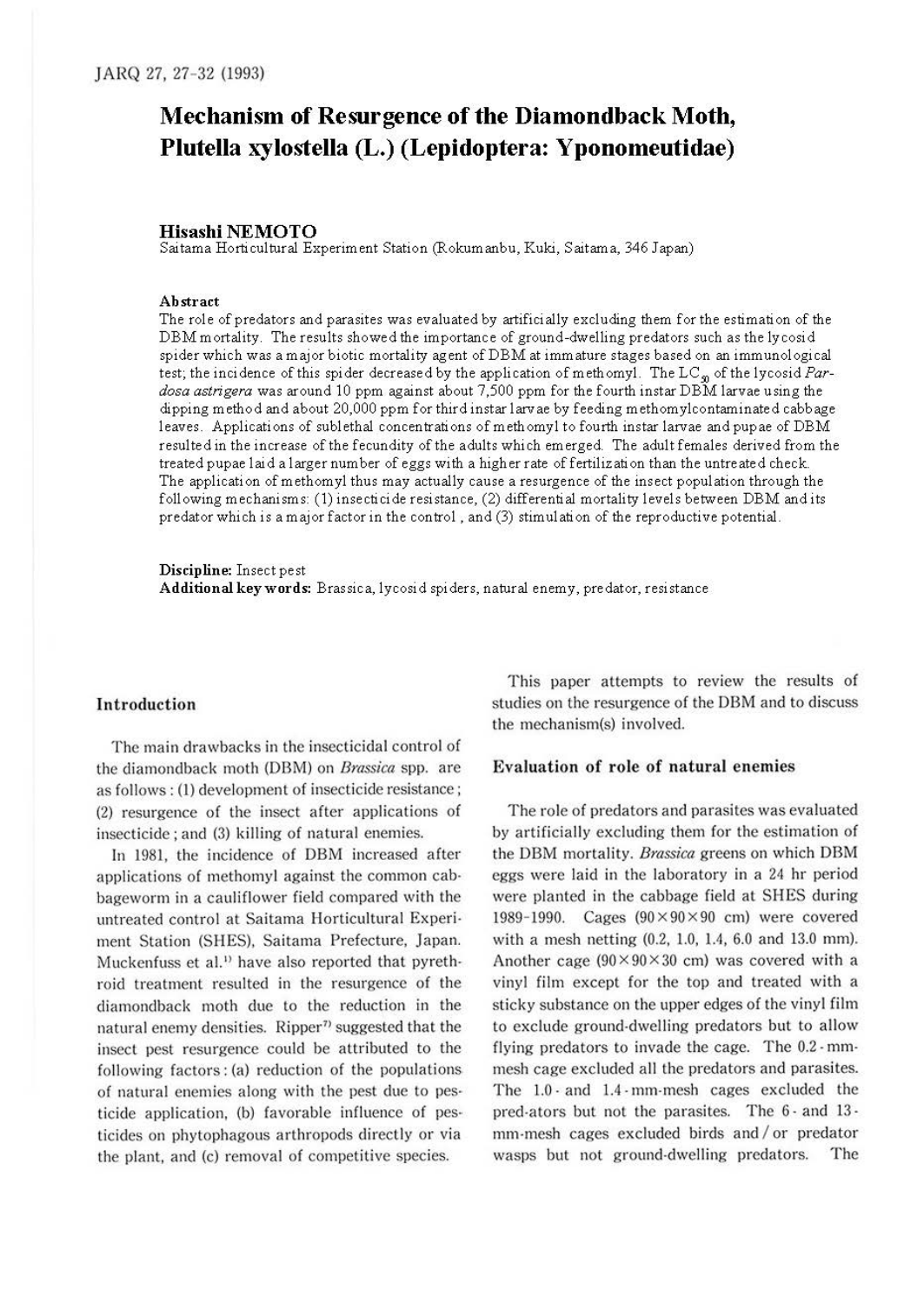number of larvae within the cages covered with 6 and 13 mm mesh and in the control plots decreased more rapidly than in the other cages (Fig. 1), indicating the importance of natural enemies in the reduction of the DBM population<sup>4)</sup>. Parasitoids and path-ogens, however, did not always appear to be a key factor.

### **Identification of DBM** predators

Many species of predatory arthropods were collected by pitfall traps in the cabbage field at SHES (Table 1)<sup>2)</sup>. To identify the predators of DBM, we used an immunological test. This method was sensitive enough to detect the whole-body extracts of third to fourth instar larvae, pupae, and adults of DBM<sup>5)</sup>. Field-collected lycosid spiders exhibited a positive reaction in the test, while few Labidura riparia japonica (de Hann) (Dermaptera: Labiduridae) and other suspected predators reacted Approximately 10% of the lycosids positively. collected in July showed a positive reaction; no individuals showed a positive reaction in August when the density of the DBM larvae was low (Table  $(2)^{2}$ .

## Effect of methomyl on predator populations

The effect of methomyl on the predator populations was studied in the cabbage field. The numbers

| Table 1. | Predatory arthropods captured from the |
|----------|----------------------------------------|
|          | cabbage fields at SHES <sup>2)</sup>   |

| Family            | <b>Species</b>                                             |  |
|-------------------|------------------------------------------------------------|--|
| Aranea            |                                                            |  |
| Atypidae          | Atypus Karschi Dönitz                                      |  |
|                   | Micryphantidae Gnathonarium dentatum (Wider)               |  |
|                   | Tetragnathidae Dyschiriognatha quadrimaculata Bös. et Str. |  |
| Hahniidae         | Hahnia corticicola Bös, et Str.                            |  |
| Lycosidae         | Arctosa subamylacea (Bös. et Str.)                         |  |
|                   | Lycosa pseudoannulata (Bös. et Str.)                       |  |
|                   | Pardosa laura Karsch                                       |  |
|                   | Pardosa astrigera L. Koch                                  |  |
| Thomisidae        | Misumenops tricuspidatus (Fabricius)                       |  |
| <b>Salticidae</b> | Gen et sp                                                  |  |
| Gnaphosidae       | Gnaphosa kompirensis Bös. et Str.                          |  |
| Ctenidae          | Anahita fauna Karsch                                       |  |
| Dermaptera        |                                                            |  |
| Labiduridae       | Labidura riparia japonica (de Hann)                        |  |
| Coleoptera        |                                                            |  |
| Harpalidae        | Epomis nigricans Wiedemann                                 |  |
|                   | Chlaenins sp                                               |  |
| Cicindelidae      | Cicindela japana Thunberg                                  |  |

## Table 2. Record of lycosid spiders captured in pitfall traps in the cabbage field at SHES<sup>2)</sup> and level of their predation<sup>a)</sup>

| Date of collection                                     | July 1983 |                  | Aug. 1983 |          |
|--------------------------------------------------------|-----------|------------------|-----------|----------|
|                                                        |           | 8 to 12 22 to 26 | 5 to 9    | 19 to 23 |
| No. of individuals tested <sup><math>b, c</math></sup> | 25        | 27               | 28        | 6        |
| Positive reaction (%)                                  | 8.0       | 11.1             |           | $\bf{0}$ |

a): Micro-Ouchterlony precipitation test.

b): No. of spiders/30 pitfall traps.

c): Trapped spiders were collected every day.



Fig. 1. Survivorship curves of immature stages of DBM (out of a thousand originally born) within cages with different mesh sizes<sup>4)</sup>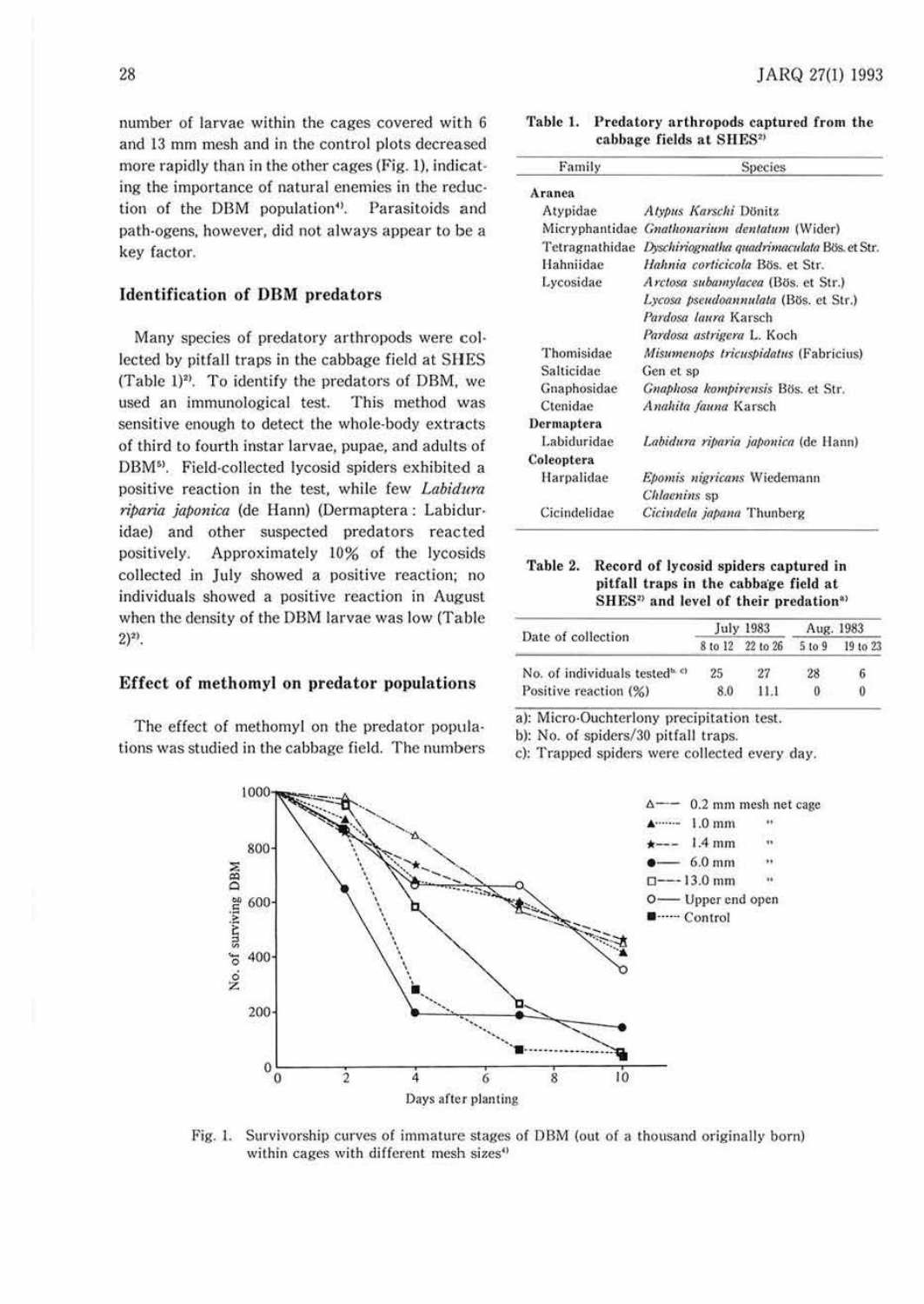

- Fig. 2. Effect of methomyl treatments on predatory arthropod populations captured in pitfall traps from cabbage field at SHES
	- A: Lycosid spiders, B: *Cicindela japana*,
	- C: Harpalidae, D: *Labidura riparia japonica<sup>21</sup>*.

of lycosid spiders, particula rly *Pardosa astrigera* L. Koch and *Lycosa pseudoannulata* (Bös. et Str.), were reduced by the application of methomyl while other predatory insects were not affected (Fig.  $2)^{2}$ ).

# Susceptibility of DBM and *Pardosa astrigera*  **to methomyl**

*P. aslrigera* was the most common lycosid in the cabbage field. The LC<sub>50</sub> value to lycosid was around 10 ppm against about 7,500 ppm for the fourth instar DBM larvae using the dipping method and about 20,000 ppm for third instar larvae by feeding methomyl-contaminated cabbage leaves (Fig. 3)". Methomyl is generally sprayed at 450 ppm to control pests on *Brassica.* 

#### **Stimulation of reproductive potential**

#### *l) Larval treatment with methomyl*

Effects of sublethal concentrations of methomyl applied to fourth instar larvae on the fecundity of DBM are shown in Table 3. The adult females derived from the treated larvae deposited a larger number of eggs than the control irrespective of the methomyl concentration. At concentrations of 10 and 100 ppm, in particular, methomyl significantly promoted reproduction. A 49% increase in the number of eggs per female was observed at 100 ppm followed by 30% at IO ppm and 15% at 50 ppm. Based on the pupal weight, the differences were highly significant<sup>3)</sup>.

Table 3. Effect of treatment of the fourth instar larvae with sublethal concentrations of methomyl on the fecundity of DBM"

| Methomyl                | No. of eggs laid <sup><math>a, b</math></sup> | No.                                     |          |
|-------------------------|-----------------------------------------------|-----------------------------------------|----------|
| concentrations<br>(ppm) | per female                                    | per mg of<br>pupal weight <sup>c)</sup> | examined |
| 100                     | $180.0 \pm 44.8^{d}$ (1.49)*                  | $42.8 \pm 8.0$ $(1.40)$ **              |          |
| 50                      | $139.5 \pm 16.7$ $(1.15)^*$                   | $36.3 \pm 2.1$ $(1.19)$                 |          |
| 10                      | $157.2 \pm 18.4$ $(1.30)$ <sup>*</sup>        | $38.0 \pm 3.3$ $(1.25)$ **              |          |
| Control                 | $121.2 + 25.2$                                | $30.5 \pm 6.4$                          |          |

a): Figures in parentheses indicate the rate of relalive increase as compared with control.

b): Figures with asterisks differ significantly from the control at 5% level (\*) and 1% level (\*\*) by t-test.

c): No. of eggs deposited per mg of fresh body weight of pupa.

d): Mean  $\pm$  standard deviation.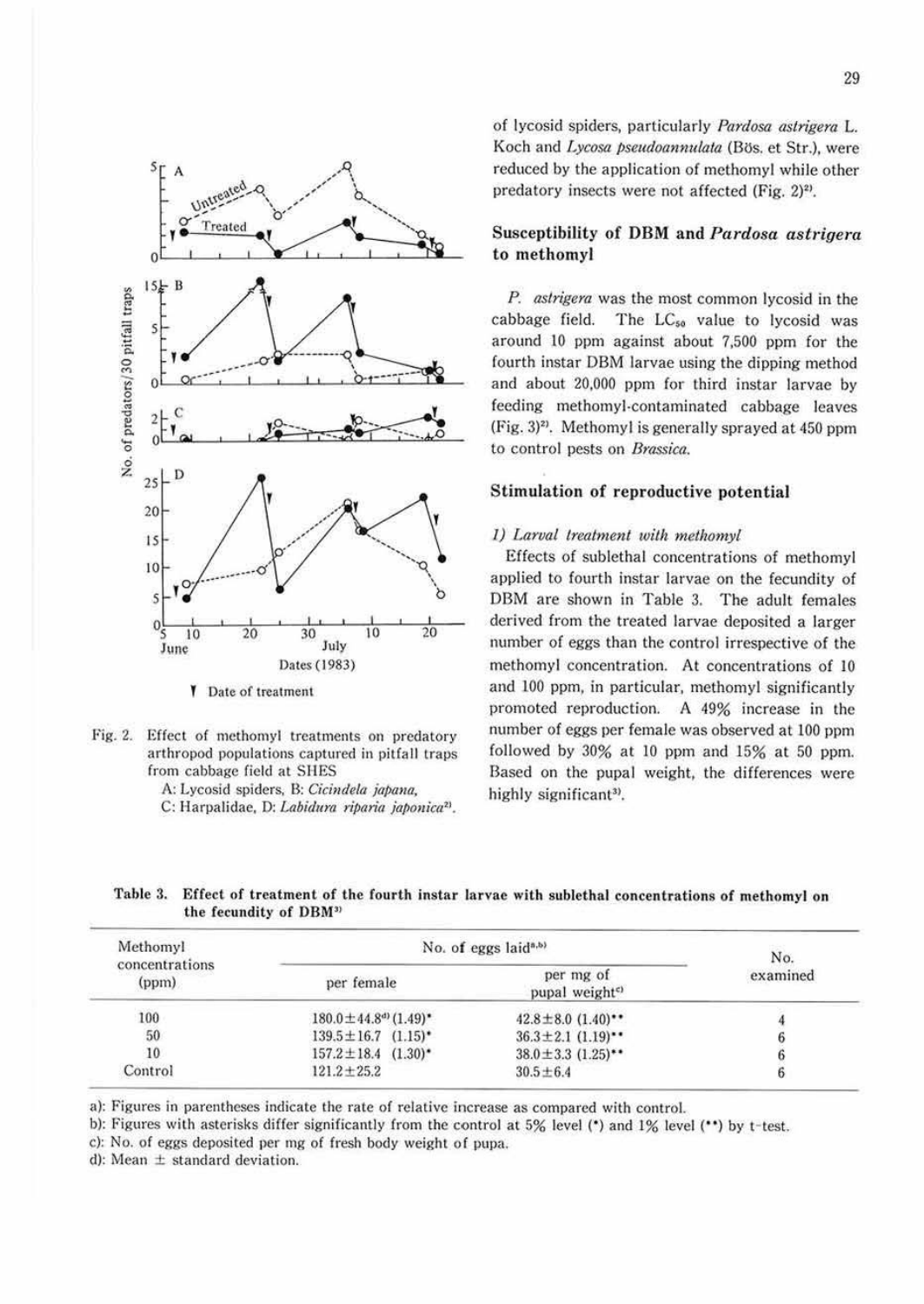

Fig. 3. Concentration-mortality curve of methomyl for the spider, Pardosa astrigera and DBM<sup>21</sup>





Fig. 4. Comparison of cumulative oviposition curves between untreated and methomyl-treated individuals

Fig. 5. Comparison of cumulative oviposition curves (fertilized egges) between untreated and methomyl-treated individuals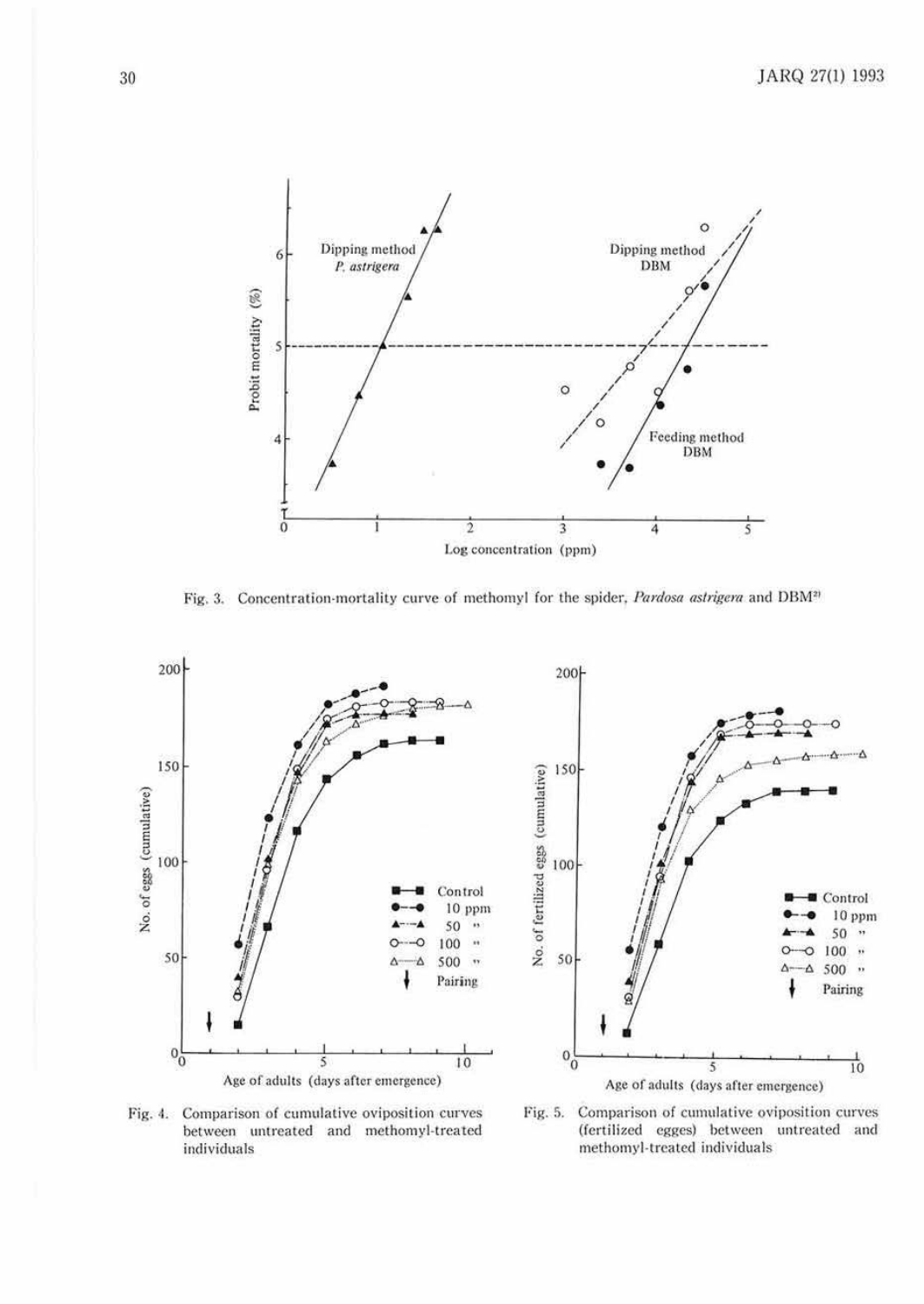#### 2) Pupal treatment with methomyl

Dipping of pupae (5.5 to 6.5 mg/each) in sublethal concentrations of melhomyl also resulted in the increase of the fecundity of the adults<sup>31</sup>. The adult females derived from these treated pupae laid a larger number of eggs with higher rates of fertilization, than the untreated ones, irrespective of the concentrations of methomyl. Fig. *4* shows a comparison of cumulative oviposition curves between control and methomyl-treated individuals at the pupal stage. At 10 ppm, there was a  $17\%$ increase in the number of eggs per female followed by a  $12\%$  increase at 100 ppm, a  $10\%$  increase at 500 ppm. and an 8% increase at 50 ppm. The adults derived from the treated pupae deposited a larger number of eggs for the first two days than the untreated ones. The number of fertilized eggs per female also increased  $1.3$  times at  $10$  ppm and  $1.15$ times at 500 ppm as compared with the untreated ones (Fig. 5).

# Conclusion

Using cages covered with a mesh netting to artificially exclude predators, the importance of the role of indigenous predators in the reduction of the DBM population was clearly demonstrated. The number of lycosid spiders was reduced by the application of methomyl, and an immunological test revealed that they were the major biotic mortality agents of DBM. Ground-dwelling predators like these spiders thus appear to be effective in reducing the DBM population. Ooi listed *Apanteles plutellae* Kurdj. (Hymenoptera: Braconidae) and Entomophthora sphaerosperma as the main natural mortality factors affecting the population of DBM in Cameron Highlands<sup>0</sup>. Muckenfuss et al.<sup>1)</sup> reported that the parasitoid *Diadegma insulare* (Cress.) and indigenous communities of arthropod predators were the major mortality factors of the DBM larvae in South Carolina, U.S.A. In Saitama Pref. Japan, the effect of the parasitoids and pathogens was not always conspicuous.

*Pardosa astrigera* is the most common lycosid species in the field. Methomyl was substantially less deadly to DBM than to the lycosid. Waage<sup>8)</sup> stated that "Killing natural enemies is not a bad thing if. at the same time, the pesticide used makes up, in direct kill of pests, the natural enemy distribu-

tion which it eliminates". Resistance to an insecticide is an essential factor which induces a resurgence of the target insect pest.

Applications of sublethal concentrations of methomyl to the larvae and pupae of DBM r'esulted in the increase of the fecundity of the adults which emerged.

It is suggested that the application or methomyl may cause a resurgence of the insect population through the following mechanisms: (I) resistance to the insecticide, (2) differential mortality levels between DBM and its predator which is responsible for most of the pest mortality, and (3) stimulation of the reproductive potential. The first two are the main factors inducing the resurgence of DBM in Saitama Pref.

On the basis of these results, I consider that the pest management of *Bmssica* spp. requires a nonchemical control approach and information to identify an insecticide which is selective in its target. The pesticide impact on indigenous communities of natural enemies needs to be investigat· ed.

## **References**

- I) Muckenfuss. A. E., Shepard, B. M. & Ferrer, E. R. (1992) : Natural mortality of diamondback moth in Coastal South Carolina. *In* Diamondback moth and other crucifer pests. Proc. of the second Inter· national Workshop. AVROC, Tainan, Taiwan,  $27 - 36.$
- 2) Nemoto, H. (1986): Factors inducing resurgence in the diamondback moth after application of meth· omyl. *In* Diamondback moth management. Proc. of the first International Workshop. AVRDC. Shanhua, Taiwan, 387-394.
- 3) Nemoto, H., Kiritani, K. & Ono, H. (1984): Enhancement of the intrinsic rate of natural increase induced by treatment of the diamondback moth (Plutella xylostella (L.)) with sublethal concentrations of methomyl. Jpn. J. Appl. Entomol. Zool. 28, l50- 155 [In Japanese with English summary].
- 4) Nemoto, H., Yano, E. & Kiritani, K. (1992): Pheromonal control or diamondback moth in the management of crucifcr pests. *In* Diamondback moth and other crucifer pests. Proc. of the second International Workshop, AVRDC. Tainan, Taiwan.  $91 - 97.$
- 5) Ncmoto, II. ct al. (1985): The utilization of an immunological method for idemification of predators of the diamondback moth *Plutella xylostel* $la$  (L.) (Lepidoptera: Yponomeutidae), in the cab-